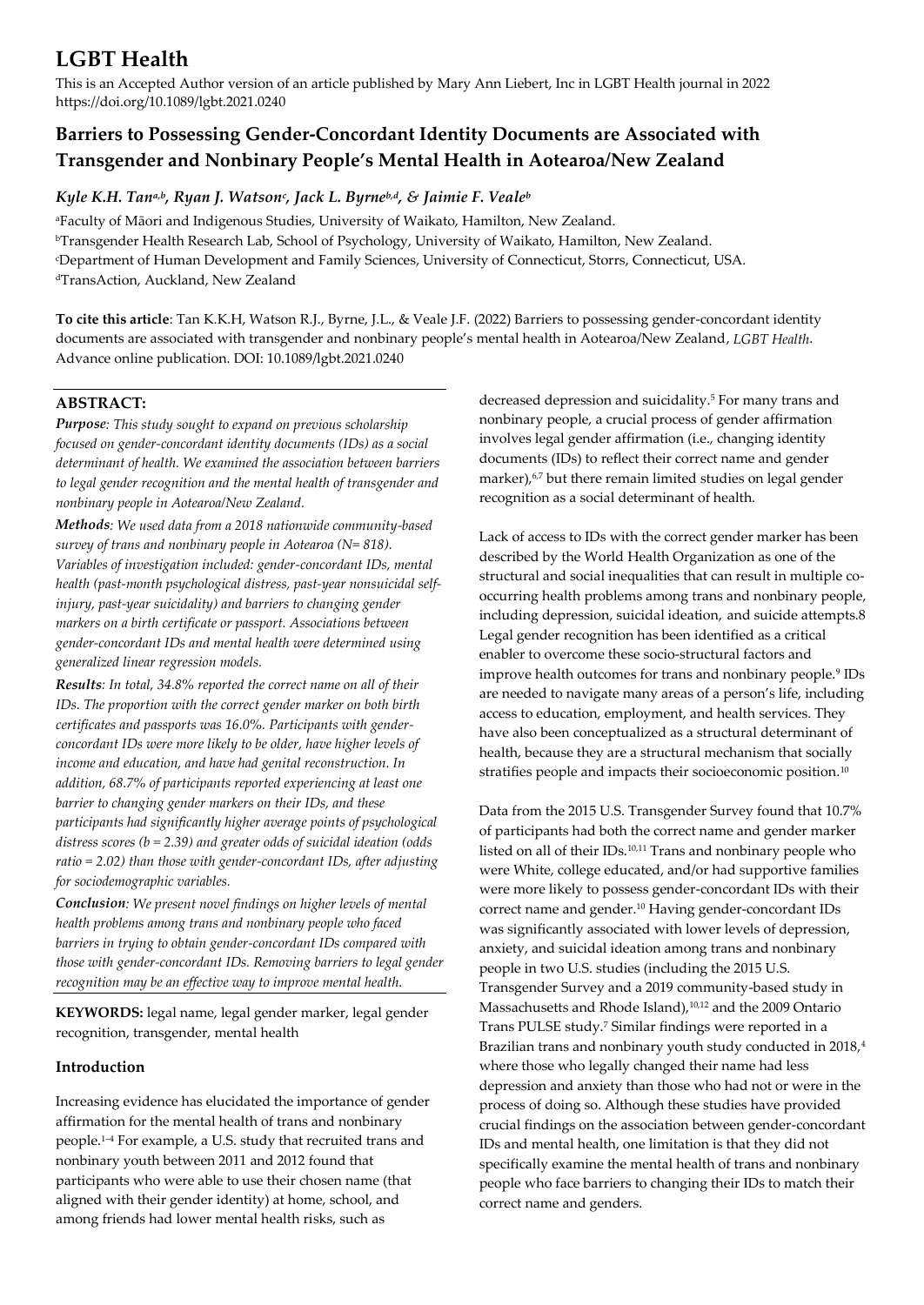## *The Aotearoa/New Zealand context*

Throughout this article, we use the term ''Aotearoa'' (the indigenous Māori name for New Zealand) to indicate the country's name and the term ''New Zealand'' when referring to the official name of IDs. Access to gender-affirming health care is very limited in Aotearoa with no private health insurance coverage for such procedures and very limited access to gender-affirming surgeries through the public health care system.<sup>13</sup> This has resulted in high levels of unmet need for all forms of gender-affirming care and most transgender people (85.5%) having a birth certificate that does not match their gender.<sup>14</sup> The introduction of a simple administrative process for amending equivalent details on a passport in 2012 enabled legal gender recognition for citizens in Aotearoa. However, refugees, asylum seekers, and migrants who are not permanent residents cannot even amend their name in Aotearoa.

For permanent residents, there are administrative processes for amending one's name and gender marker details on a New Zealand driver's license record or passport,<sup>15</sup> or one's name on a New Zealand birth certificate (or a name change certificate for someone born overseas). These are based on selfdeclaration and can be done by completing a simple online application form. The gender options on passports and driver's licenses are M (male), F (female), or X (gender diverse/indeterminate).<sup>16</sup>

Amending gender marker details on a New Zealand birth certificate, or obtaining a Declaration as to Sex for those born overseas, is more difficult and expensive. It requires submitting medical evidence to the Family Court.<sup>17</sup> Judges have interpreted the law as requiring those 18 years of age or over to have had medical interventions that result in ''some degree of permanent change,'' namely a gender-affirming surgery or hormones. Legal guardians can apply for a child or young person, supplying evidence of past or intended medical interventions.<sup>18</sup> Judges have interpreted this to require a psychological assessment and either use of puberty blockers or gender-affirming hormones. There are costs associated with each of these medical steps. When trans and nonbinary people have taken fewer medical steps, legal representation may be necessary to demonstrate how the medical evidence required by law have been met. Therefore, nonbinary people and young people may be more likely to need to pay a lawyer to prepare their Family Court application.

In 2020, a Ministerial Working Group report detailed the extensive barriers faced by those wishing to amend their gender marker on a New Zealand birth certificate.<sup>19</sup>In December 2021, the Government amended the law replacing the Family Court process with an administrative one, based on self-declaration,<sup>18</sup> which will allow trans and nonbinary individuals to choose between male, female, and nonbinary gender marker options. That law, including associated regulations, will come into effect in June 2023 with options for

people born overseas being explored within the same timeframe.<sup>20</sup>

#### *Objectives of the Present Study*

Current studies of gender-concordant IDs as a social determinant of health are limited to the North and South America regions. This study aims to build on previous studies,<sup>4,7,10,12</sup> in part by adjusting for a broad range of the sociodemographic differences (i.e., age, gender, ethnicity, birth country, disability, income, education, and gender-affirming medical steps) among trans and nonbinary people in Aotearoa. To the best of our knowledge, our study extends knowledge in this area by being the first to specifically explore the mental health of trans and nonbinary people who reported barriers in pursuing legal gender recognition. In line with previous studies that uncovered heightened rates of depression, anxiety, and suicidality among trans and nonbinary people with incorrect gender markers on their  $IDS<sub>1</sub><sup>4,7,10,12</sup>$  we hypothesized that trans and nonbinary people who faced barriers to possessing gender-concordant IDs were more likely to experience mental health difficulties.

## **Method**

#### *Study design, participant recruitment, and data cleaning*

We utilized data from the Counting Ourselves: Trans and Nonbinary Health Survey, a comprehensive survey that examined the health and wellbeing of trans and nonbinary people in Aotearoa between June and September 2018. Eligibility criteria included that participants: identified as transgender and/or nonbinary; were at least 14 years old; and resided in Aotearoa. The research team utilized various recruitment strategies to capture a wide representation of trans and nonbinary people; these included making connections with trans and nonbinary community groups and networks of health professionals and academic researchers working in trans health, as well as circulating social media posts that stated the importance of the survey from members of trans and nonbinary communities that were harder to reach (e.g., indigenous Māori, Pasifika/Pacific Island, Asian, disabled, and older people). Participants could either complete the survey online in Qualtrics or on a paper version although most (99%) opted to complete it online.<sup>14</sup>More information regarding the study design and recruitment strategies is in the community report.<sup>14</sup>

The survey began with an information sheet that stated it was important for participants to read so that they could decide whether they wanted to participate in the survey. The sheet outlined participants' rights, including how they could withdraw their responses, and online and phone support available if the survey topics raised questions or were stressful for participants. Participants provided their consent by completing the survey. A total of 1380 people commenced the survey. After removing those who did not meet the eligibility criteria or had not completed the initial demographic section,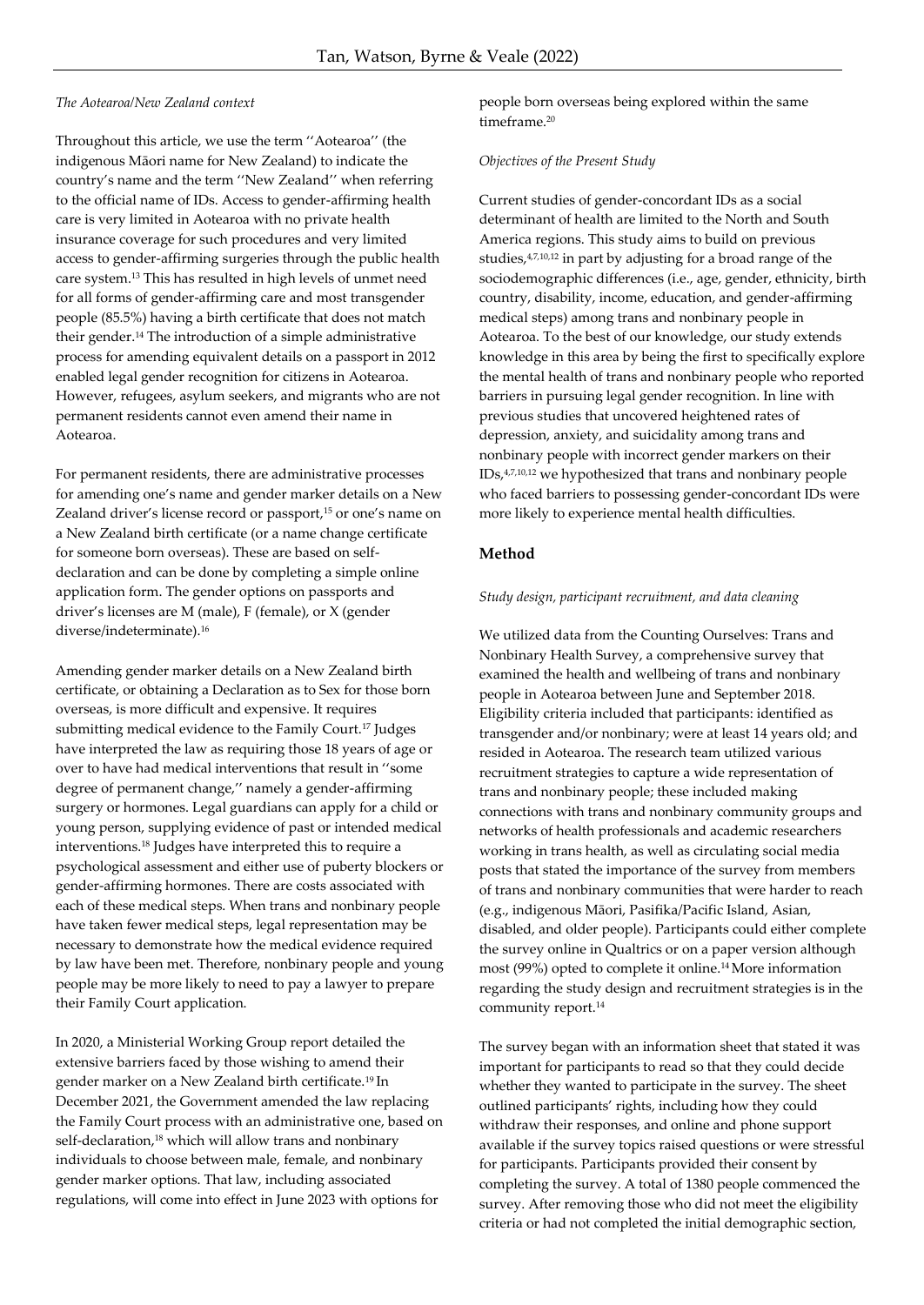the final sample comprised 1178 participants. Not all participants completed the entire survey, most likely because of the length of the survey; for instance, 818 participants completed the ID section, which was near the end of the survey, giving a completion rate of 69.4%. This study received ethics approval from the New Zealand Health and Disability Ethics Committee (18/NTB/66/AM01).

## *Measures*

*Prioritized ethnicity.* Participants could select multiple options to the question, ''Which ethnic group or groups do you belong to?'' Response options were recoded based on the Ministry of Health's prioritized ethnicity protocol to create a nominal variable in the order of Māori, Pasifika, Asian, Pākehā/New Zealand European, and Other.<sup>21</sup>

Gender identity. Based on a two-step approach,<sup>22</sup> participants were categorized into four gender groups from their response options to two questions: self-defined gender, ''What gender or what genders do you currently identify with? Mark all that apply,'' and sex assigned at birth ''What sex were you assigned at birth, for example on your original birth certificate?'' Trans men included those who selected one of the current gender identities as man, trans man, tangata ira tāne, or transsexual, and were assigned female at birth (AFAB). Trans women were participants who selected woman, trans woman, transsexual, tangata ira wahine, whakawahine, or transsexual, and were assigned male at birth (AMAB). Participants who did not meet these criteria were either classified as nonbinary AFAB or nonbinary AMAB, and these groups included those who selected genderqueer, gender fluid, bigender, pangender, or nonbinary as their current gender*.* 

*Disability.* Participants were asked six Washington Group Short Set questions that are used to collect New Zealand population data about disabled people.<sup>23</sup> ''The next questions ask about difficulties you may have doing certain activities because of a health problem. Do you have difficulty in walking or climbing stairs; hearing, even if using a hearing aid; seeing, even if wearing glasses; remembering or concentrating; communicating; and self-care such as washing all over or dressing?'' Response options included ''not at all,'' ''some difficulty,'' ''a lot of difficulty,'' and ''cannot do at all.'' In a binary variable of ''at least one form of disability'' or ''no disability,'' participants were classified as having a disability when they responded ''a lot of difficulty'' or ''cannot do at all'' to one or more of the mentioned aspects.

*Age.* We asked participants, ''What is your age in years?'' and collected this information as a continuous variable.

*Educational qualification.* We asked participants, ''What is your highest completed qualification?'' and collated the responses into four ordinal categories: None; Levels 1–5 Certificates that include basic and broad operational knowledge in a specific

field; Levels 6–7 Diploma and Bachelor's Degree; Level 8 and above that include Master's and Doctoral Degrees.

*Income.* Participants were asked, ''What is the total income that you yourself got from all sources, before tax or anything was taken out of it, in the last 12 months?'' Responses were collated to create four ordinal categories: Loss (expense exceeds income) and zero, \$1–15,000; \$15,001–50,000; \$50,001 and more New Zealand dollars*.* 

*Birth country.* Participants were asked, ''Which country were you born in?'' and we created a nominal variable with binary responses: ''born in Aotearoa'' and ''born outside of Aotearoa.''

*Gender-affirming medical steps.* We asked participants eight questions: ''Have you had or do you want any of the health care listed below to affirm your gender? Mastectomy; Breast augmentation; Hysterectomy or Oophorectomy; Orchidectomy; Facial feminization surgeries; Voice surgery; Tracheal shave; and Genital reconstruction surgery, respectively. Response options were, ''Have had this and paid for it myself,'' ''Have had this and did not pay for it myself,'' ''Want this but have not had it,'' ''Not sure if I want this,'' and ''Do not want this.'' Participants' responses were coded into one of the four nominal categories of the medical genderaffirming status variable comprising ''not needed (never had or wanted any surgeries),'' ''not begun (wanted, but have not had any surgeries),'' ''had other medical steps but not genital surgery,'' and ''had genital surgery only.''

Gender-concordant IDs. The following questions on IDs were adapted from the U.S. Transgender Survey to the Aotearoa context.<sup>11</sup>

*IDs with preferred name*. We asked participants, ''Thinking about how your name is listed on all of your IDs and records that list your name, such as your birth certificate, driver's license, passport, 18+ card, etc. Which of the statements below is most true?'' This item used the same 5-point response scale as the U.S. Transgender Survey,11 and we replicated Scheim et al.'s study<sup>10</sup> to create a variable with three categories, namely whether participants indicated that all, some, or none ''of my IDs and records list the name I prefer.''

*IDs with correct gender*. Participants were asked, ''How is your gender listed on the following IDs and records?''. In this study, we assessed the following IDs: ''Birth certificate,'' ''New Zealand Passport,'' and ''Overseas Passport.'' Participants were categorized into three categories: ''none,'' "some," or "all" of their IDs reflected the correct gender marker, and those who selected ''no gender listed,'' ''do not know,'' or ''do not have one of these,'' were excluded from analysis.

*Barriers to changing gender markers*. For participants who reported that the incorrect gender marker was listed on their documents, we asked, ''You said that the gender listed on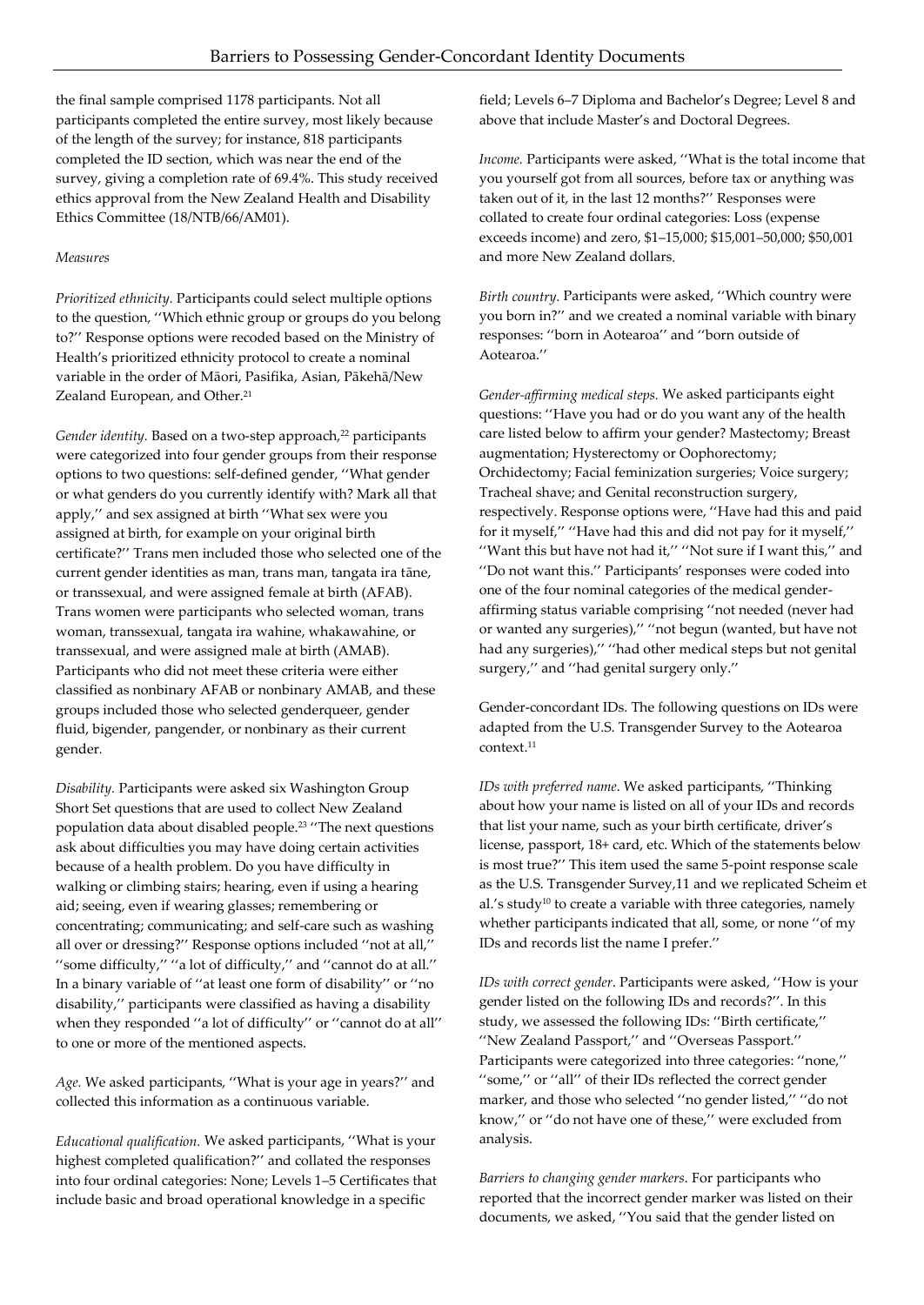some of your documents is incorrect. What are the reasons for this? Mark all that apply.'' Table 1 presents the response options for those with the incorrect gender marker on their birth certificates and passports. Where possible, we recoded the qualitative responses under ''A reason not listed above (please specify)'' into existing or new categories. As Table 1 shows, not all participants desired to change their gender markers. Therefore, we carried out exploratory analyses on a single variable with three nominal categories: (1) participants with the correct gender markers, including those who had legally changed their gender marker ( $n = 97$ ; 16.1%); (2) participants who reported barriers to changing their gender marker ( $n = 413$ ; 68.7%); and (3) participants who had not tried to change their gender marker ( $n = 91$ ; 15.1%). In instances where participants selected responses in the two latter categories, they were recoded as having experienced barriers to changing their gender marker.

*Psychological distress*. The Kessler Psychological Distress Scale (K10) contains 10 items (e.g., ''How often did you feel depressed?'') with a 5-point response scale from ''none of the time" (0) to "all of the time"  $(4)$ .<sup>24</sup> Total scores range from 0 to

**Table 1.** 

Reasons for having incorrect gender markers among Counting Ourselves participants who possessed birth certificates and passports  $(n = 510)$ 

| Reasons                                                       | $n\ (\%)$  |
|---------------------------------------------------------------|------------|
| Barriers to change gender markers ( $n = 413$ )               |            |
| Gender options that are available do not fit gender           | 209(41.0)  |
| Cannot afford                                                 | 161 (31.6) |
| Worried that changing gender would put at risk of             | 139 (27.3) |
| harm or discrimination                                        |            |
| Do not know how to do this                                    | 118 (23.1) |
| Not allowed to change gender marker because have              | 92 (18.0)  |
| not taken medical transition steps                            |            |
| Not possible to change gender on overseas identity            | 57(11.2)   |
| documents                                                     |            |
| One or more requests to change gender details were            | 21(4.1)    |
| denied                                                        |            |
| Not allowed to change gender marker because not a             | 12(2.4)    |
| New Zealand resident                                          |            |
| Process to change gender marker is too difficult <sup>a</sup> | 18(3.5)    |
| Unconfident about being treated fairly during the             | 5(1.0)     |
| process of changing gender marker <sup>a</sup>                |            |
| Unsupportive family members <sup>a</sup>                      | 4(0.8)     |
| Worry about consequences to healthcare access <sup>a</sup>    | 2(0.4)     |
| Too young <sup>a</sup>                                        | 1(0.2)     |
| Have not tried to change gender marker ( $n = 91$ )           |            |
| Plan to but have not tried to change                          | 256 (50.2) |
| Not ready                                                     | 117 (22.9) |
| I do not want to change my gender marker                      | 40(7.8)    |
| Too long ago or not a concern <sup>a</sup>                    | 5(1.0)     |
| Not out yet <sup>a</sup>                                      | 6(1.2)     |
| Unsure if want to change <sup>a</sup>                         | 3(0.6)     |

Note. The statistics presented in this table excluded participants without birth certificates and passports, or who had correct gender markers on these documents. There were 12 participants who provided a response that could not be recoded and 5 participants were undergoing process to change gender marker.

a = Responses from "A reason not listed above" that could not be upcoded into existing categories.

40, with a score of 12 or more suggesting high levels of behavioral, emotional, cognitive, and/or psychophysiological symptoms of psychological distress in the last 4 weeks.<sup>24</sup> The internal reliability consistency of the K10 in this study was high ( $a = 0.94$ ).

*Nonsuicidal self-injury*. We adopted a question from the Aotearoa Youth'12 study to assess nonsuicidal self-injury (NSSI),<sup>25</sup> ''During the last 12 months, have you deliberately hurt yourself or done anything you knew might have harmed you (but not kill you)?'' This item utilized a 5-point response scale from ''not at all,'' to ''more than 5 times.''

Suicidality. Taken from Youth'12,<sup>25</sup> we assessed suicidal ideation and suicide attempts by asking, ''In the last 12 months, have you. Seriously thought about killing yourself (attempting suicide)? Tried to kill yourself (attempted suicide)?,'' respectively. Response options were ''not at all,'' ''once or twice,'' and ''three times or more.''

#### *Data analysis*

Data analysis was conducted using IBM SPSS Statistics v26. We imputed missing values in education qualification (2.6%) and income (13.1%), including those who selected ''don't know," using the expectation maximization method<sup>26</sup> based on means and covariances of participants' reported education, income, employment status, and deprivation measures adopted from the New Zealand General Social Survey.<sup>14</sup> Missing values for K10 (ranged from 0.2% to 1.1%) were imputed based on covariances of existing items in the scale. High missing values for income were due to some participants responding ''don't know.''

Informed by Scheim et al. who identified correlates for possession of gender-concordant IDs in the U.S. Transgender Survey dataset,<sup>10</sup> we accounted for sociodemographic differences that are contextually relevant to Aotearoa. First, using Chi-square goodness-of-fit tests, we determined whether the observed proportions of participants having correct name and gender marker on IDs were significantly different from the expected distribution across sociodemographic groups (ethnicity, gender, birth country, disability, gender-affirming medical steps). Kendall's tau tests were used to assess effect sizes for ordinal variables (age, income, education). We also carried out Chi-square tests on participants who faced barriers in changing gender markers for all demographic group.

Sociodemographic variables that displayed statistically significant differences for respective ID variables reflecting correct name and gender marker were treated as covariates in regression models with mental health variables. Second, we employed generalized linear regression models to identify the association between IDs reflecting the correct name or gender marker, and mental health. We conducted separate models of linear regression for K10, and ordinal logistic regression for NSSI, suicidal ideation, and suicide attempts. To allow for an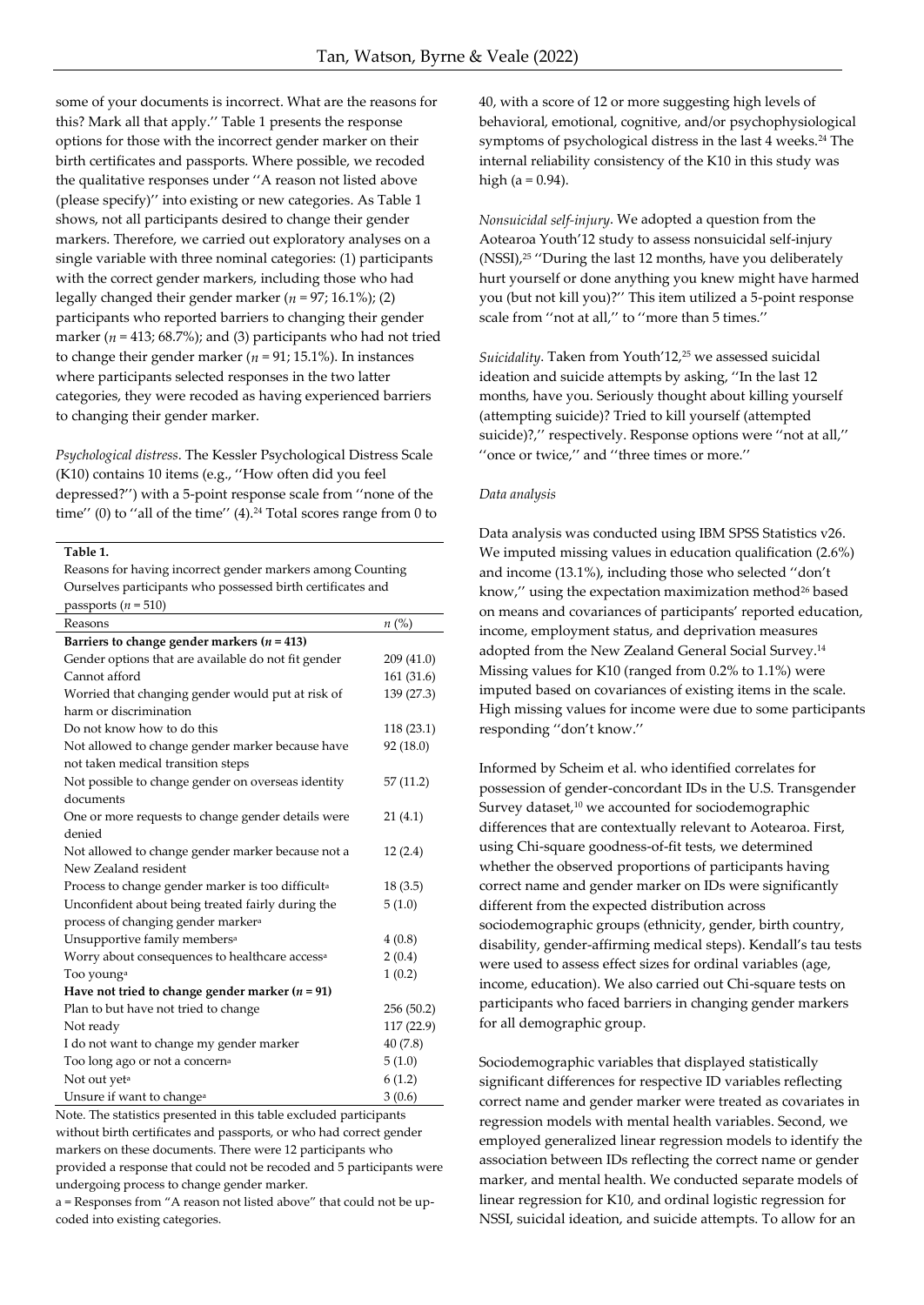easier interpretation of the regression coefficients, we entered ID variable with correct name/gender marker in regression models in three categories (all =  $0$ , some =  $0.5$ , none =  $1$ ). Finally, we used regression analyses to test the associations between barriers in changing gender marker on IDs and K10 (linear), NSSI and suicidality (ordinal logistic), setting the reference group as those who had the correct gender marker on all IDs. An alpha level of p < 0.05 was utilized to determine statistical significance for all analyses.

## **Results**

## *Proportion of IDs with correct name and gender marker, and demographic distribution*

The analytic sample included 818 participants (Mage = 30.28; standard deviation [SD] = 13.50). Among these, 285 (34.8%) had the correct name listed on all their IDs. As outlined in Supplementary Table S1, older participants, and those with higher education qualifications or income levels were more likely to have all their IDs listing their correct names. Participants who were Māori, Pasifika, nonbinary AMAB, or had gender-affirming genital surgeries were more likely to report having their correct name on all IDs.

Out of those who own the respective IDs, the proportion of correct gender markers are: New Zealand birth certificate (*n* = 88; 14.5%); overseas birth certificates (*n* = 32; 18.4%), New Zealand passport ( $n = 202$ ; 37.9%); and overseas passports ( $n =$ 37; 20.3%). Among participants who possessed birth certificates and passports ( $n = 608$ ; Mage = 30.69; SD = 13.60), 97 (16.0%) reported the correct gender marker listed on these IDs. In Supplementary Table S2, we present the sociodemographic differences for participants who had the correct gender marker on their IDs. We found participants who were older, and those with high levels of education or income had increased likelihoods of reporting all their IDs listed the correct gender marker. Nonbinary AMAB participants, trans women or those who had genital surgeries were more likely, and nonbinary AFAB participants were less likely, to report having all IDs listing the correct gender marker. There was no significant difference found for correct gender marker across ethnic groups.

## *Proportions of participants facing barriers in possessing IDs with correct gender markers, and demographic distribution*

The reasons for participants not having the correct gender marker on their birth certificates and passports are summarized in Table 1. More than two-thirds (68.7%) of participants reported experiencing one or more barriers that hindered them from changing the gender marker on their IDs. Some of the common barriers included noninclusive gender options (41.0%), cost (31.6%), and worry about the risk of discrimination (27.3%). Half (50.2%) had plans to change their gender marker at a later stage and about one-fourth (22.9%) were not ready. About one-sixth (15.1%) did not experience any barriers because they had not tried to change their gender

markers. In Table 2, we present the sociodemographic differences for participants with incorrect gender markers and reported barriers in changing these on birth certificates and passports. We found participants ages 14–18 and 19–24, nonbinary people AFAB, or with disability status were more likely to report a barrier. Barriers were less prevalent for participants with annual income of NZ \$ 50,001 or more or who had genital surgery.

## *Associations between IDs with correct name and gender marker and mental health*

In Table 3, we outline the findings of regression analyses, with unadjusted models that report bivariate relationships between the number of IDs with correct name and mental health, and adjusted models, which accounted for age, gender, ethnicity, education, income, and gender-affirming medical steps taken. In the unadjusted models, having IDs that reflected the incorrect name was significantly associated with higher levels of psychological distress ( $b = 4.65$ ), NSSI (odds ratio [OR] = 2.63), suicidal ideation (OR= 1.73), and suicide attempt (OR= 2.12). Relative to participants with all IDs recording the correct name, adjusted multivariate models indicated that there were higher levels of mental health difficulties among participants with none of their IDs listing their correct name, although only NSSI (OR = 1.69; 95% CI = 1.17–2.45) was statistically significant.

Findings on the associations between having IDs with the correct gender marker and mental health are shown in Table 4. Compared with participants with all IDs listing their correct gender marker, those with incorrect gender markers reported significantly higher levels of psychological distress (b = 7.72), NSSI (OR= 2.80), suicidal ideation (OR= 1.54), and suicide attempt (OR= 1.10). In the adjusted multivariate models, higher levels of psychological distress, and increased odds of NSSI, suicidal ideation, and suicide attempts were found for participants possessing all IDs with the incorrect gender marker; however, these associations were not statistically significant.

## *Association between barriers in changing gender marker and mental health*

In Table 5, we illustrate the results of regression models with reported barriers to possessing the correct gender marker on birth certificates and passports predicting mental health. Compared with participants with correct gender markers on all their IDs, bivariate models indicated elevated risks of mental health difficulties among participants who faced barriers in changing gender markers on their IDs. After controlling for age, gender, education, income, disability status, and gender-affirming medical steps taken, multivariate adjusted models showed higher average scores for K10 (b = 2.39, 95% CI = 0.48–4.30) and odds ratios for suicidal ideation (OR=  $2.02$ ,  $95\%$  CI =  $1.21 - 3.37$ ) among those who reported a barrier in changing their gender marker, compared with those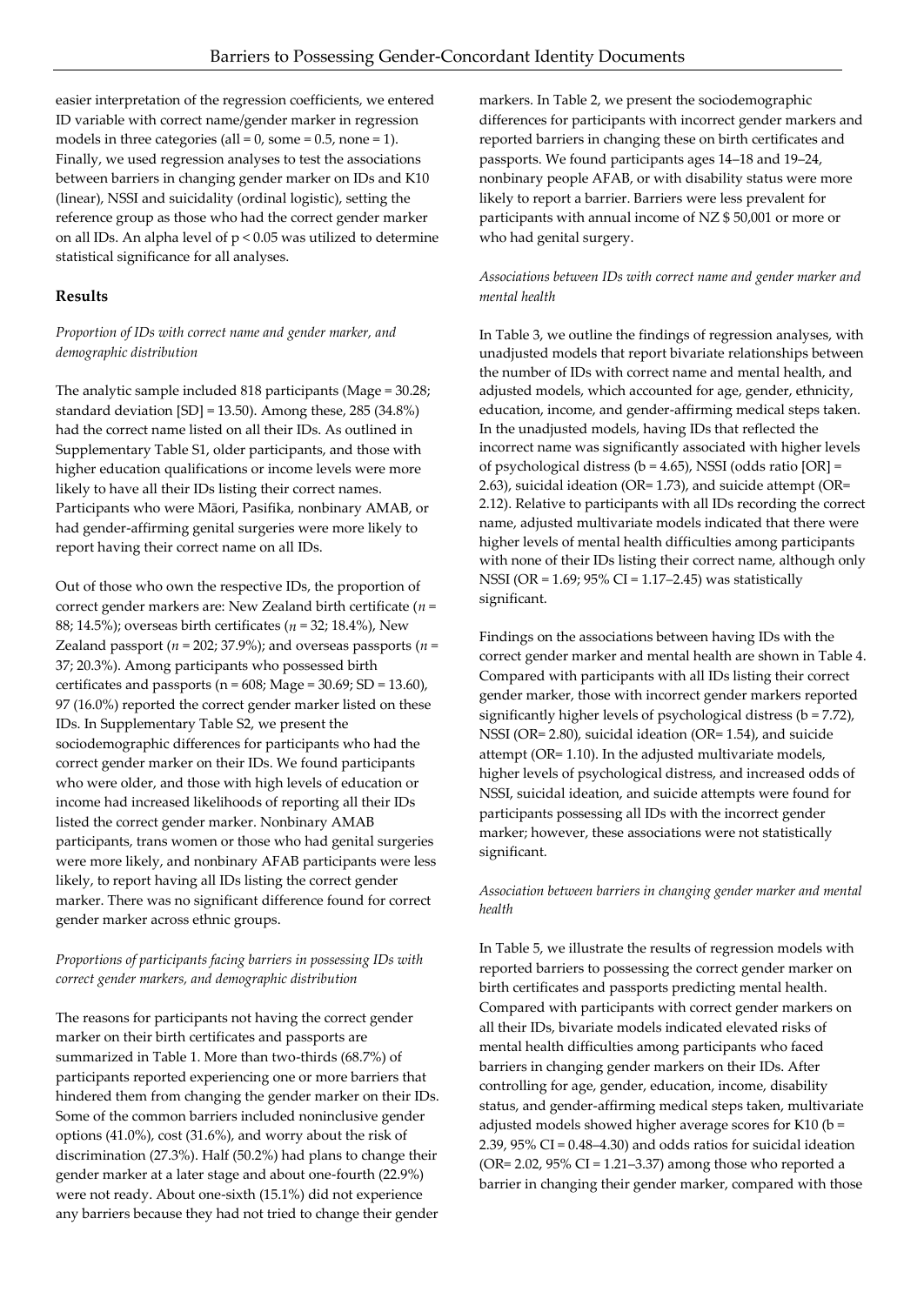### **Table 2.**

Percentage of Counting Ourselves participants who faced barriers in changing gender markers in demographic

| groups                                      |         |                         |                                  |                      |
|---------------------------------------------|---------|-------------------------|----------------------------------|----------------------|
|                                             | Total   | Incorrect gender        | Incorrect gender markers because | Statistical          |
|                                             | $\it n$ | markers due to barriers | have not tried to change         | analyses             |
| <b>Age Groups</b>                           |         |                         |                                  | $\chi^2(6, n = 601)$ |
| 14-18                                       | 94      | 78.7 [69.1-86.5]        | 16.0 [9.2-25.0]                  | $= 82.03, p$         |
| 19-24                                       | 157     | 81.5 [74.6-87.3]        | 12.1 [7.5-18.3]                  | < 0.001              |
| 25-39                                       | 218     | 72.0 [65.6-77.9]        | 12.4 [8.3-17.5]                  |                      |
| 40-54                                       | 84      | 47.6 [36.6-58.8]        | 20.2 [12.3-30.4]                 |                      |
| $55+$                                       | 48      | 29.2 [17.0-44.1]        | 27.1 [15.3-41.9]                 |                      |
| Prioritized ethnicity                       |         |                         |                                  | $\chi^2(6, n = 601)$ |
| New Zealand European/Pākeha and Others      | 501     | 68.5 [64.2-72.5]        | 15.2 [12.1-18.6]                 | $= 11.78, p$         |
| Māori                                       | 60      | 65.0 [35.8-82.7]        | 13.3 [5.9-24.6]                  | $=.067$              |
| Pasifika                                    | 18      | $61.1$ [0-27.3]         | 33.3 [13.3-59.0]                 |                      |
| Asian                                       | 22      | 90.9 [70.8-98.9]        | 4.6 $[0.1 - 22.8]$               |                      |
| Gender groups                               |         |                         |                                  | $\chi^2(6, n = 601)$ |
| Trans women                                 | 182     | 54.4 [46.9-61.8]        | 27.5 [21.1-34.6]                 | $= 52.06, p$         |
| Trans men                                   | 167     | 69.5 [61.9-76.3]        | 18.0 [12.5-24.6]                 | < 0.001              |
| Non-binary AFAB                             | 196     | 81.1 [74.9-86.4]        | $3.1$ [1.1-6.5]                  |                      |
| Non-binary AMAB                             | 56      | 69.6 [55.9-81.2]        | 8.9 [3.0-19.6]                   |                      |
| <b>Birth country</b>                        |         |                         |                                  | $\chi^2(2, n = 598)$ |
| Aotearoa/New Zealand                        | 429     | 69.0 [64.4-73.4]        | 14.7 [11.5-18.4]                 | $= 0.05$ , p = 975   |
| Overseas                                    | 169     | 68.6 [61.1-75.6]        | 15.4 [15.7-28.6]                 |                      |
| Disability                                  |         |                         |                                  | $\chi^2(2, n = 601)$ |
| No disability                               | 465     | 65.8 [61.3-70.1]        | 16.8 [13.5–20.5]                 | $= 8.23$ , p = 016   |
| At least one aspect                         | 136     | 78.7 [70.8-85.2]        | $9.6$ [5.2-15.8]                 |                      |
| Income in last 12 months                    |         |                         |                                  | $x^2(6, n = 601)$    |
| Loss and zero                               | 49      | 79.6 [65.7-89.8]        | 16.3 [7.3–29.7]                  | $= 57.03, p$         |
| 1-15,000                                    | 194     | 83.0 [77.0-88.0]        | $9.3$ [5.6-14.3]                 | < 0.001              |
| 15,001-50,000                               | 215     | 67.9 [61.2-74.1]        | 13.5 [9.2-18.8]                  |                      |
| 50,001 or more                              | 143     | 46.9 [38.5-55.4]        | 25.2 [18.3–33.1]                 |                      |
| <b>Education qualification</b>              |         |                         |                                  | $\chi^2(6, n = 601)$ |
| None                                        | 41      | 70.7 [54.5–83.9]        | 14.6 [5.6-29.2]                  | $= 7.10, p$          |
| Level 1-5 Certificate                       | 274     | 70.1 [64.3-75.4]        | 15.7 [11.6-20.6]                 | $=.312$              |
| Level 6 Diploma and 7 Bachelor              | 148     | 72.3 [64.4-79.3]        | 14.2 [9.0–20.9]                  |                      |
| Level 8 and above Postgraduate              | 138     | 61.6 [52.9-69.7]        | 15.2 [9.7-22.3]                  |                      |
| Gender-affirming medical steps              |         |                         |                                  | $\chi^2(6, n = 599)$ |
| Not needed                                  | 170     | 74.1 [66.9-80.5]        | $10.0$ [5.9-15.5]                | $= 75.91, p$         |
| Not begun                                   | 299     | 75.9 [70.7-80.7]        | 17.1 [13.0-21.8]                 | < 0.001              |
| Had other surgeries but not genital surgery | 110     | 50.0 [40.3-59.7]        | 16.4 [10.0-24.6]                 |                      |
| Had genital surgery                         | 20      | 20.0 [5.7-43.7]         | 25.0 [8.7-49.1]                  |                      |

Note. Participants were excluded from analysis if they reported not having a passport or birth certificate, not knowing the gender listed, and that there was no gender listed. We also excluded five participants who reported currently undergoing processes to change gender markers. AFAB, assigned female at birth; AMAB, assigned male at birth

reporting the correct gender on both their birth certificates and passports. In the multivariate models, no significant differences in mental health difficulties were detected between participants who had not tried to change their gender markers and those with correct gender markers.

#### **Discussion**

Building on previous studies that have examined the health correlates of correct identification documents for trans and nonbinary individuals, we documented meaningful differences in mental health for trans and nonbinary individuals living in Aotearoa/New Zealand based on their

reports of name and gender affirmation through identification documents. For instance, our multivariate models found participants with incorrect genders on their birth certificates and passports scored an average of 1.86 points higher on the 40-point K10 scale and had 56% higher odds of reporting suicidal ideation, than those with correct gender marker listed on both these IDs. Compromised mental health among trans and nonbinary people without gender-concordant IDs may be related to their negative experiences with IDs that did not match their gender, $1$  as our preliminary analyses showed that approximately one-fifth had been denied services (18%) or verbally harassed (17%) when presenting ID that did not match their appearance.<sup>14</sup>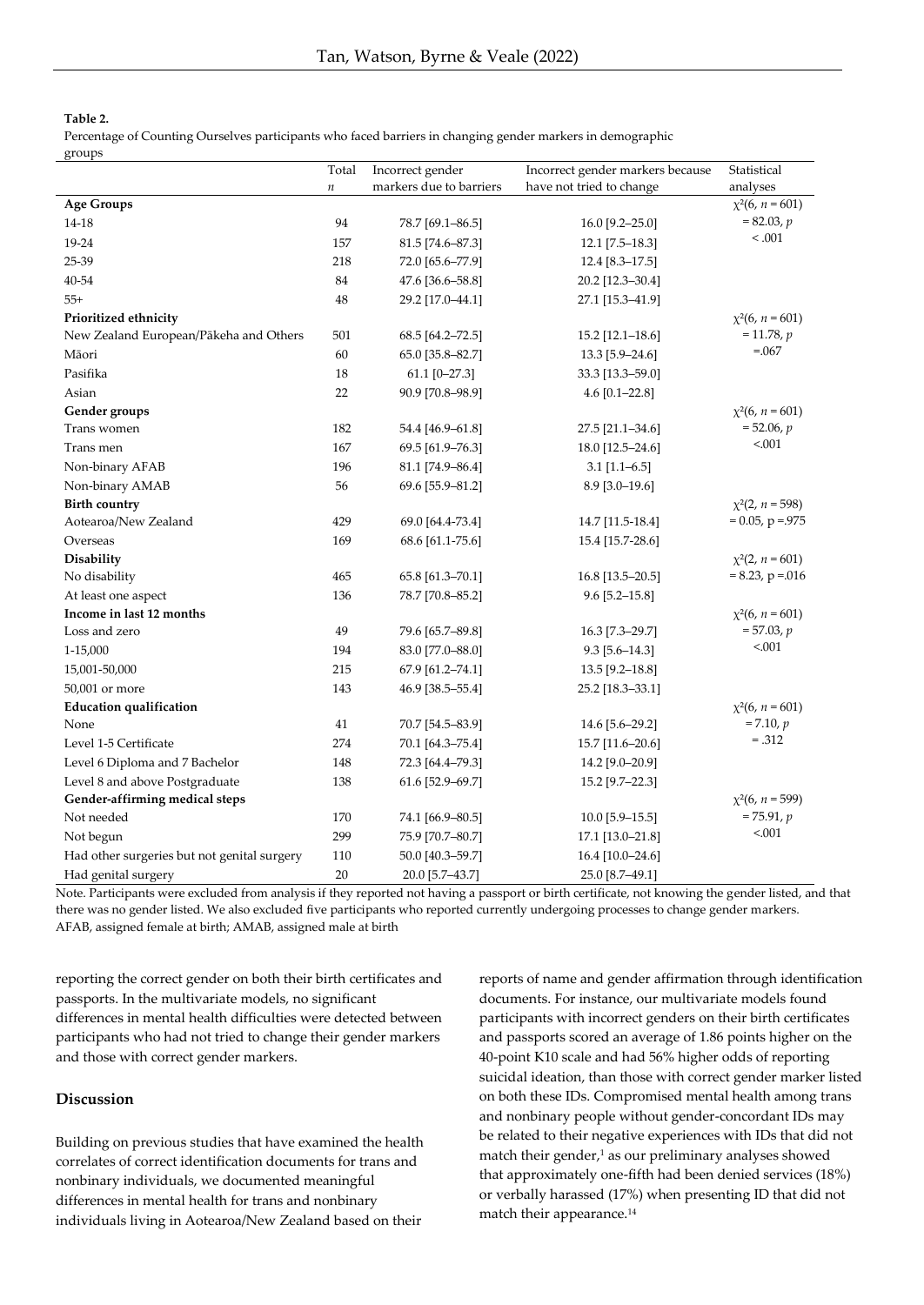**Table 3.**

Associations between having identity documents with the correct name and mental health in the 2018 Aotearoa/New Zealand Counting Ourselves sample

|                | K10a          |               | NSSI♭                |                     | Suicidal ideation <sup>b</sup> |             | Suicide attempt <sup>b</sup> |             |
|----------------|---------------|---------------|----------------------|---------------------|--------------------------------|-------------|------------------------------|-------------|
|                | Unadiusted b  | Adiusted b    | Unadiusted           | Adjusted            | Unadjusted                     | Adiusted    | Unadiusted                   | Adjusted    |
|                |               |               | ЭR                   | ΟR                  | ОR                             | OR          | OR                           | OR          |
| Incorrect name | 4.65 [3.08 to | 1.31 [-0.1 to | 2.63 [1.88-          | $1.69$ [1.17-       | 1.73 [1.27-                    | 1.29 [0.91- | $2.12$ [1.22-                | 1.41 [0.77- |
| on IDs         | $6.22$ ]**    | 2.791         | $3.67$ <sup>**</sup> | $2.45$ <sup>*</sup> | $2.37$ <sup>**</sup>           | 1.821       | $3.70$ <sup>**</sup>         | 2.61]       |

\*<.05 \*\*<.01

<sup>a</sup>Linear regression

<sup>b</sup>Ordinal logistic regression

Adjusted values controlled for participants' age, gender, race/ethnicity, education qualification, income level, and gender-affirming medical steps K10, 10-item Kessler Psychological Distress Scale; NSSI, non-suicidal self-injury; IDs, identity documents

#### **Table 4.**

Associations between having birth certificate and passports with the correct gender and mental health in the 2018 Aotearoa/New Zealand Counting Ourselves sample

|                         | K10 <sup>a</sup>     |                   | NSSIb       |             | Suicidal ideation <sup>b</sup> |             | Suicide attempt <sup>b</sup> |             |
|-------------------------|----------------------|-------------------|-------------|-------------|--------------------------------|-------------|------------------------------|-------------|
|                         | Unadiusted b         | Adjusted <i>b</i> | Unadiusted  | Adiusted    | Unadiusted                     | Adiusted    | Unadiusted                   | Adiusted    |
|                         |                      |                   | ОR          | ΟR          | OR                             | ОR          | OR                           | OR          |
| Incorrect name          | 7.72 [5.81 to        | 1.86 [-0.19 to    | 2.80 [2.04- | 1.46 [0.83- | 1.54 [1.29-                    | 1.56 [0.94- | 1.10 [1.02-                  | 1.46 [0.50- |
| on IDs                  | $9.63$ <sup>**</sup> | 3.901             | $3.841**$   | 2.571       | $1.84$ <sup>**</sup>           | 2.591       | $1.191*$                     | 4.23]       |
| $\alpha$ as $\alpha$ as |                      |                   |             |             |                                |             |                              |             |

 $*<0.5$  \*\* $<0.1$ 

<sup>a</sup>Linear regression <sup>b</sup>Ordinal logistic regression

Adjusted values controlled for participants' age, gender, education qualification, income level, and gender-affirming medical steps K10, 10-item Kessler Psychological Distress Scale; NSSI, non-suicidal self-injury; IDs, identity documents

**Table 5.**

Mental health outcomes across status of changing gender markers on birth certificate and passports in the 2018 Aotearoa/New Zealand Counting Ourselves sample

|                       | K10 <sup>a</sup>     |                     | NSSI <sup>b</sup>    |                 | Suicidal ideation <sup>b</sup> |                      | Suicide attempt <sup>b</sup> |               |
|-----------------------|----------------------|---------------------|----------------------|-----------------|--------------------------------|----------------------|------------------------------|---------------|
|                       | Unadjusted           | Adjusted b          | Unadjusted           | Unadjusted      | Unadjusted                     | Adjusted             | Unadjusted                   | Adjusted      |
|                       |                      |                     | OR                   | OR.             | OR                             | OR                   | OR                           | OR            |
| Incorrect gender and  | 1.69 [-0.89-         | $-0.51$ [ $-$       | 1.47 [0.79-          | $0.72$ [0.36-   | $1.87$ [1.05-                  | 1.47 [0.78-          | 1.66 [0.27-                  | $0.81$ [0.12- |
| have not tried to     | 4.26                 | 2.39-2.29]          | 2.721                | 1.45]           | $3.32$ <sup>*</sup>            | 2.741                | 10.21]                       | 5.43]         |
| change <sup>c</sup>   |                      |                     |                      |                 |                                |                      |                              |               |
| Incorrect gender due  | $7.09$ [5.10-        | $2.39$ [0.48-       | $2.76$ [1.70-        | $1.11$ $[0.64-$ | $3.22$ [2.04-                  | $2.02$ [1.21-        | 7.03 [1.68-                  | $3.05$ [0.68- |
| to barriers in        | $9.08$ <sup>**</sup> | $4.30$ <sup>*</sup> | $4.48$ <sup>**</sup> | 1.941           | $5.08$ <sup>**</sup>           | $3.37$ <sup>**</sup> | 29.381**                     | 13.70]        |
| changing <sup>c</sup> |                      |                     |                      |                 |                                |                      |                              |               |

\*<.05 \*\*<.01

<sup>a</sup>Linear regression

<sup>b</sup>Ordinal logistic regression

<sup>c</sup>Reference group = Correct gender on all birth certificate and passports

Adjusted values accounted for participants' age, gender, disability status, education qualification, income level, and gender-affirming medical steps K10, 10-item Kessler Psychological Distress Scale; NSSI, non-suicidal self-injury

Documents that reflect both the correct name and gender have correlations with fewer mental health problems, yet documents with correct gender marker appear to be more strongly related to better mental health for participants in our study and the U.S. Transgender Survey.<sup>10</sup> Our findings are in concordance with previous studies.10,12 Scheim et al., who utilized data from the 2015 U.S. Transgender Survey (N= 27,715), found that trans and nonbinary participants with all of their IDs reflecting their correct name and gender markers reported lower prevalence of suicidal ideation, serious mental distress, and planned suicidal behavior, as compared with their counterparts with no IDs reflecting their preferred name and gender marker.<sup>10</sup>

Our findings also corroborate patterns from another study that sampled trans and nonbinary residents of two U.S. states

and found that residents with documents that reflected their changed name on both their passport and driver's license/ state ID reported lower levels of anxiety and depression compared with their counterparts who did not have their name changed on either document.<sup>12</sup> Nonbinary participants were less likely to report having some IDs listing their correct gender marker. In part, this is likely to reflect the absence of a nonbinary option on some ID documents, including a New Zealand birth certificate.

Of note, our study extended previous scholarships by specifically examining the association between barriers to legal gender recognition and mental health. We found participants who experienced barriers to changing their gender marker on IDs had higher average scores of psychological distress and greater odds of suicidality than those with gender-concordant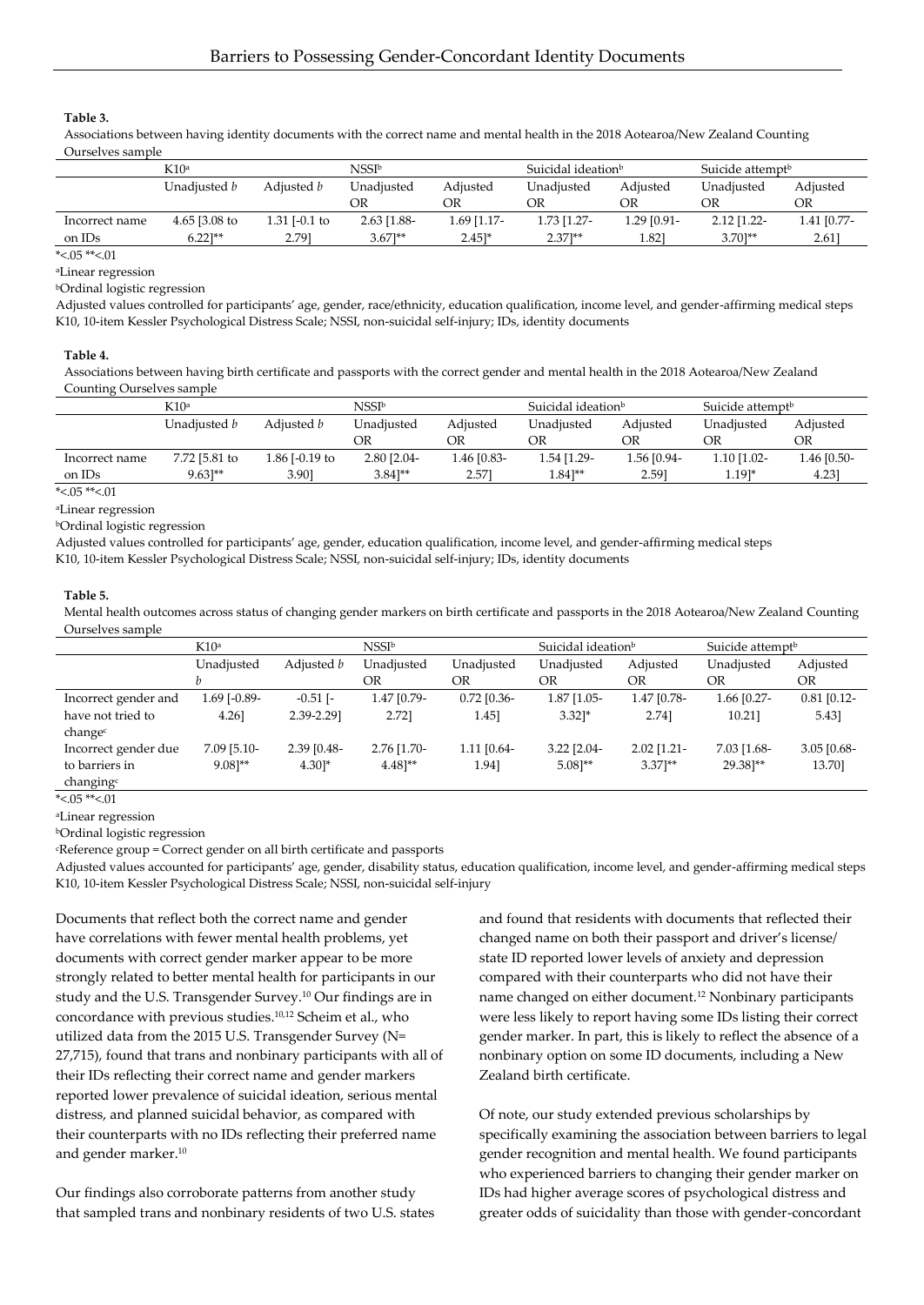IDs, or those who had not tried to change these documents. We found larger effect size differences in mental health measures for participants facing barriers to change gender markers on birth certificates and passports than when we compared with the total group of those with incorrect gender markers on these IDs, although there was still overlap between the confidence intervals of these two estimates. Our findings suggest that future legal gender recognition research should distinguish between the experiences of those trans and nonbinary people who face barriers in possessing correct IDs, and those who do not wish to, or are not yet ready to, change their IDs.

## *Limitation*

Counting Ourselves utilized nonprobability sampling, which may exclude trans and nonbinary people without reliable internet access or connections with trans and nonbinary communities, and those who were harder to reach (e.g., living in rural areas). Similar to other community-based trans and nonbinary studies,<sup>11,27</sup> our study includes disproportionately younger participants who lived in urban regions, and of Pākehā/New Zealand European descent. Participant dropout can be an issue with large surveys that primarily recruit participants through online platforms. In our study, we had an acceptable completion rate of the ID questions (69.4%) even though they were placed near the end of the survey.

The cross-sectional nature of our findings limits the interpretations of causality of gender-concordant IDs on mental health. Although we could not rule out the alternative explanation that trans and nonbinary people experiencing psychological distress have decreased motivation to enter the process of changing their name and/or gender marker on IDs, this factor is unlikely to have played a major role given 99% of participants with an incorrect gender marker listed specific barriers or concerns that were unrelated to experiences of psychological distress. Furthermore, many of our findings remained statistically significant after we controlled for a range of demographic variables, including age, gender, education, income, and gender-affirming medical steps; this is consistent with the hypothesis that having gender-discordant IDs leads to elevated levels of mental health problems. Future longitudinal research is needed to better understand this relationship over time. Another limitation of this study is that we did not collect data on whether participants who had changed their names and genders on their IDs overcame barriers in making these changes; future research could explore how they had overcome such hurdles

### **Conclusion**

Previous research clearly reports the importance of acceptance from peers and family in improving the health and wellbeing of trans and nonbinary individuals.<sup>2,28</sup> We extended this work by documenting findings consistent with the

protective nature of institutional acceptance. When institutional structures—such as enacted government policies that dictate how people are counted and legally recognized allow for the accurate representation of a person's name and gender marker, these trans and nonbinary individuals are healthier.3,4,7,10,12

Our study has important implications for stakeholders at the institutional level. A low-cost, effective way to promote the mental health and wellbeing of trans and nonbinary individuals is to enable them to use a name and gender marker that reflects who they are, in all aspects of their daily life. Where such legal gender recognition processes are available, restrictive eligibility criteria, costs, and other barriers limit their effectiveness, and our research has provided evidence that this might be impinging on trans and nonbinary people's mental health. Therefore, simple administrative processes, based on self-determination, introduced recently in Aotearoa/New Zealand, are needed to enable trans and nonbinary people to update their name and gender marker on official documents. This could be one important step toward reducing the glaring mental health disparities present for trans and nonbinary populations in Aotearoa/New Zealand<sup>25,29,30</sup> and around the world.<sup>11,27,31,32</sup>

Our findings also have implications for how scholars continue to assess the mechanisms by which gender affirmation impacts mental health broadly. Although our study adds to past research that has explored gender-concordant IDs, future research can continue to disentangle whether there is a direct effect between the ability to change IDs and mental health, or whether the ability to change one's name and gender markers is a reflection and proxy of the larger social and political climate. In December 2021, Aotearoa passed a law introducing a self-determination model for amending gender markers on New Zealand birth certificates that commences in June 2023.<sup>18</sup> Regulations being developed will include identifying appropriate, culturally inclusive nonbinary gender marker options, including for Māori and Pasifika people. It would be timely for future research to explore whether a human rights-based approach to laws and policies, based on self-determination, improves health outcomes for trans and nonbinary people.

#### **Acknowledgments**

The authors would like to acknowledge the work of Counting Ourselves research team, and give special thanks to the community advisory group members and to the survey participants. They would also like to express gratitude to the two anonymous reviewers for their insightful feedback in improving the quality of this article.

#### **Funding**

This work was supported by the Health Research Council of New Zealand (J.F.V., 17/587), National Institutes of Health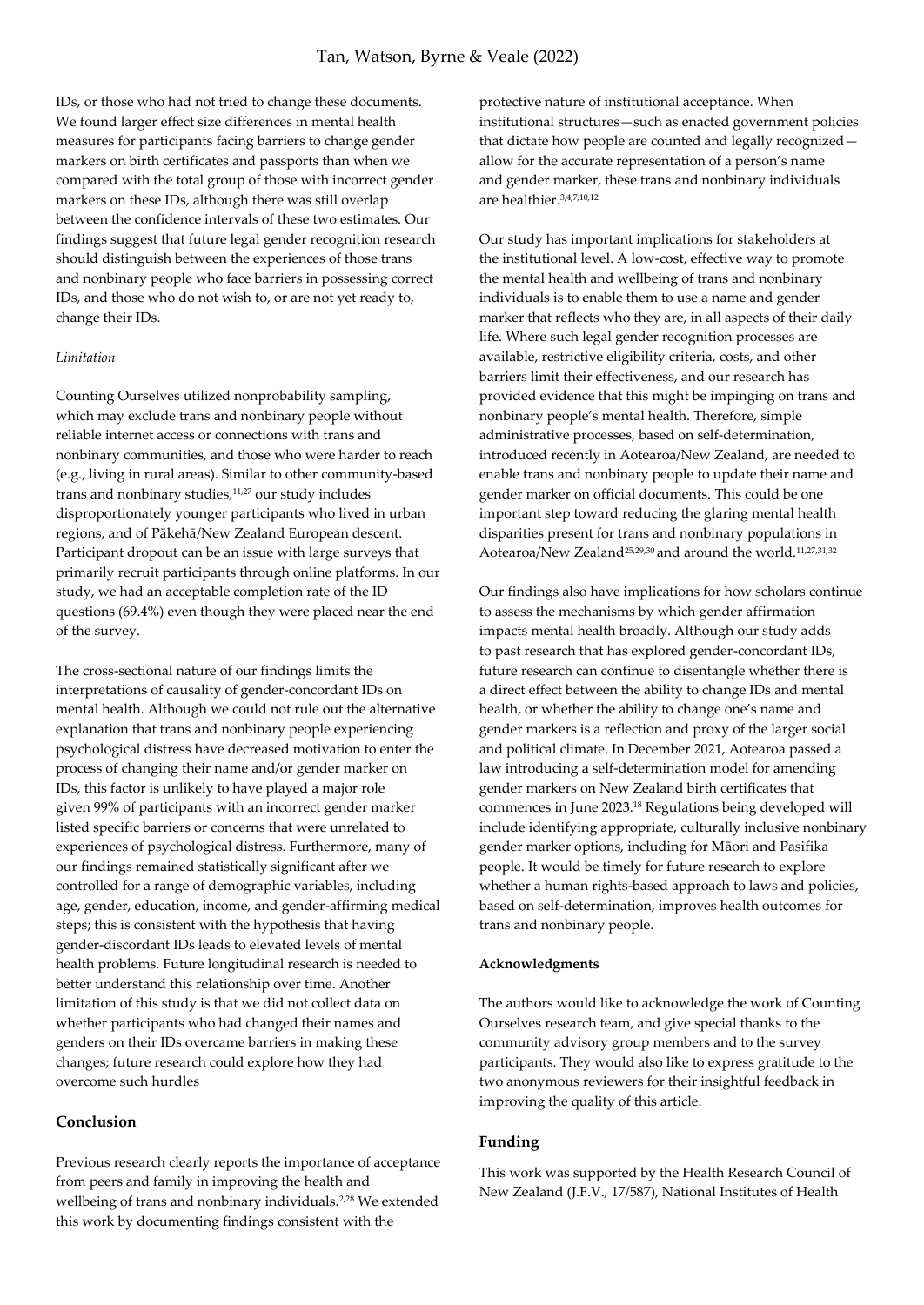(R.J.W., K01DA047918), the Rule Foundation, and the University of Waikato.

# **References**

1. Testa RJ, Habarth J, Peta J, et al.: Development of the gender minority stress and resilience measure. Psychol Sex Orientat Gend Divers 2015;2:65–77.

2. Olson KR, Durwood L, DeMeules M, McLaughlin KA: Mental health of transgender children who are supported in their identities. Pediatrics 2016;137:e20153223.

3. King WM, Gamarel KE: A scoping review examining social and legal gender affirmation and health among transgender populations. Transgend Health 2021;6:5–22.

4. Fontanari AMV, Vilanova F, Schneider MA, et al.: Gender affirmation is associated with transgender and gender nonbinary youth mental health improvement. LGBT Health 2020; 7:237–247.

5. Russell ST, Pollitt AM, Li G, Grossman AH: Chosen name use is linked to reduced depressive symptoms, suicidal ideation, and suicidal behavior among transgender youth. J Adolesc Health 2018;63:503–505.

6. Hill BJ, Crosby R, Bouris A, et al.: Exploring transgender legal name change as a potential structural intervention for mitigating social determinants of health among transgender women of color. Sex Res Soc Policy 2018;15:25–33.

7. Bauer GR, Scheim AI, Pyne J, et al.: Intervenable factors associated with suicide risk in transgender persons: A respondent driven sampling study in Ontario, Canada. BMC Public Health 2015;15:525.

8. World Health Organization. Policy brief: Transgender people and HIV. Available at https://apps.who.int/iris/handle/ 10665/179517 Accessed November 20, 2021.

9. World Health Organization: Consolidated guidelines on HIV prevention, diagnosis, treatment, and care for key populations: 2016 update. Available at https://www.who.int/ publications/i/item/9789241511124 Accessed November 20, 2021

10. Scheim AI, Perez-Brumer AG, Bauer GR. Gender concordant identity documents and mental health among transgender adults in the USA: A cross-sectional study. Lancet Public Health 2020;5:e196–e203.

11. James SE, Herman JL, Rankin S, et al.: The Report of the 2015 U.S. Transgender Survey. Washington, DC: National Center for Transgender Equality, 2016.

12. Restar A, Jin H, Breslow A, et al.: Legal gender marker and name change is associated with lower negative emotional

response to gender-based mistreatment and improve mental health outcomes among trans populations. SSM Popul Health 2020;11:100595.

13. Fraser G, Shields JK, Brady A, Wilson MS. The postcode lottery: Gender-affirming healthcare provision across New Zealand's district health boards. Available at https://osf.io/ f2qkr/ Accessed June 1, 2021.

14. Veale JF, Byrne J, Tan KKH, et al.: Counting Ourselves: The Health and Wellbeing of Trans and Non-binary People in Aotearoa New Zealand. Hamilton, New Zealand: Transgender Health Research Lab, University of Waikato, 2019.

15. Department of Internal Affairs: Changing your gender in your passport. Available at https://www.passports.govt.nz/ change-your-name-or-gender/change-your-gender-in-your passport/ Accessed June 1, 2021.

16. New Zealand Government: Change your gender on your official ID. Available at https://www.govt.nz/browse/ passports-citizenship-and-identity/changing-your-gender/ change-your-gender-on-your-official-id/ Accessed June 1, 2021.

17. New Zealand Government: Change the registered sex on your birth certificate. Available at https://www.govt.nz/ browse/passports-citizenship-and-identity/changing-your gender/change-the-registered-sex-on-your-birth-certificate/ Accessed June 1, 2021.

18. Parliamentary Counsel Office: Births, Deaths, Marriages, and Relationships Registration Act 2021. Available at https://www.legislation.govt.nz/act/public/2021/0057/latest/ DLM7273502.html Accessed March 12, 2022.

19. Working Group for reducing barriers to changing registered sex: Final report and recommendations to the Minister of Internal Affairs. Available at https://www.dia.govt.nz/BDM Review-Working-Group-forreducing-barriers-to-changing-registered-sex Accessed June 1, 2021.

20. New Zealand Parliament: Births, Deaths, Marriages, and Relationships Registration Bill—Second reading. Available at https://www.parliament.nz/en/pb/hansard-debates/rhr/ combined/HansDeb\_20210811\_20210811\_36 Accessed March 12, 2022.

21. Ministry of Health: Ethnicity data protocols. 2017. Available at https://www.health.govt.nz/publication/hiso-100012017- ethnicity-data-protocols Accessed June 1, 2021.

22. Fraser G: Evaluating inclusive gender identity measures for use in quantitative psychological research. Psychol Sex 2018;9:343–357.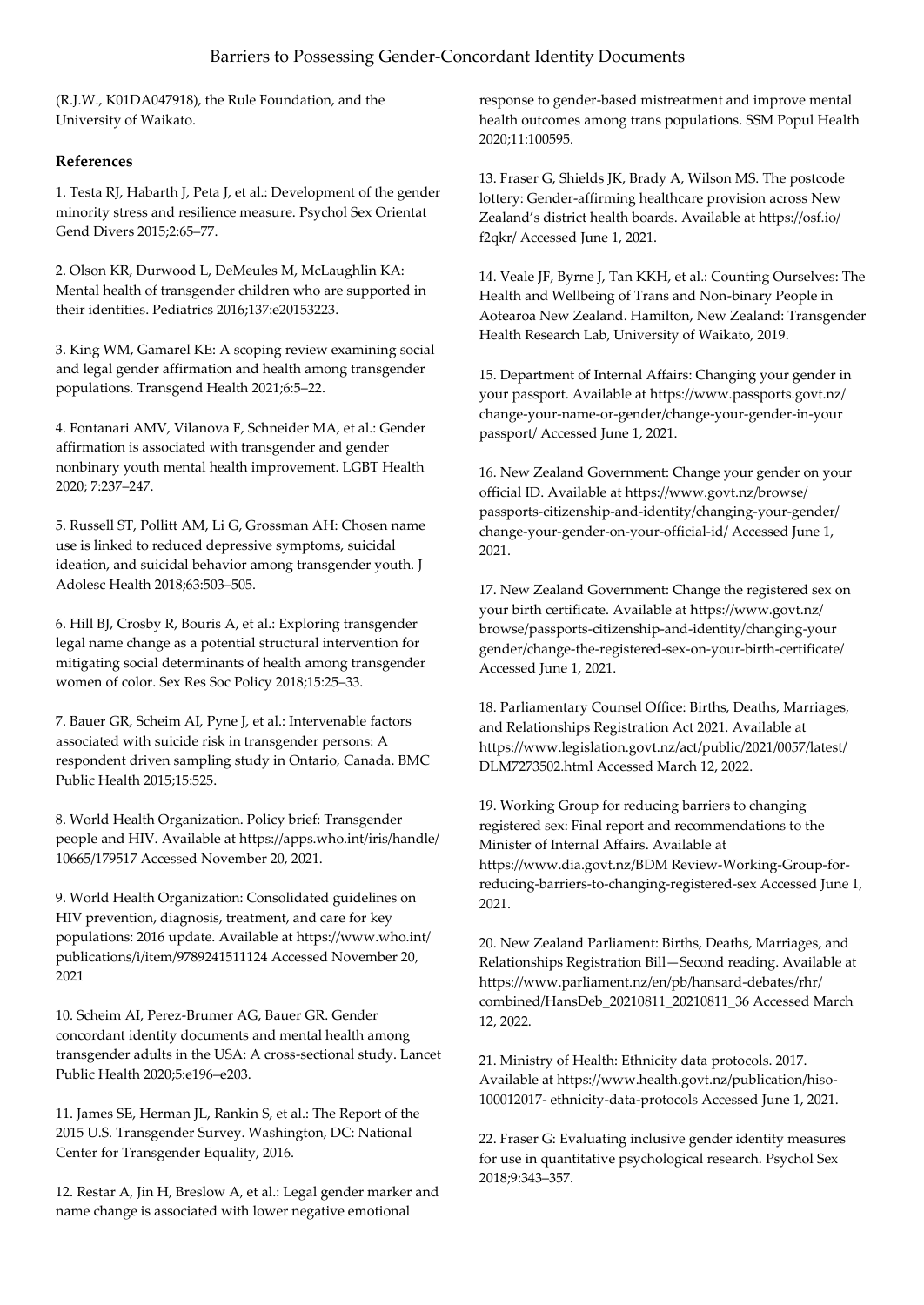23. Statistics New Zealand: Improving New Zealand disability data. Available at https://www.stats.govt.nz/assets/Reports/ Improving-New-Zealand-disability-data/improving-new-zea land-disability-data.pdf Accessed June 1, 2021.

24. Kessler RC, Andrews G, Colpe LJ, et al.: Short screening scales to monitor population prevalences and trends in nonspecific psychological distress. Psychol Med 2002;32: 959–976.

25. Clark TC, Lucassen MFG, Bullen P, et al.: The health and well-being of transgender high school students: Results from the New Zealand Adolescent Health Survey (Youth'12). J Adolesc Health 2014;55:93–99.

26. Enders CK: Using the expectation maximization algorithm to estimate coefficient alpha for scales with item-level missing data. Psychol Methods 2003;8:322–337.

27. Bockting W, Miner M, Romine R, et al.: Stigma, mental health, and resilience in an online sample of the US transgender population. Am J Public Health 2013;103:943–951.

28. Kia H, MacKinnon KR, Abramovich A, Bonato S: Peer support as a protective factor against suicide in trans populations: A scoping review. Soc Sci Med 2021;279:114026. 29. Tan KKH, Wilson AB, Flett JAM, et al.: Mental health of people of diverse genders and sexualities in Aotearoa/ New Zealand: Findings from the New Zealand Mental Health Monitor. Health Promot J Austr 2021.

30. Tan KKH, Ellis SJ, Schmidt JM, et al.: Mental health inequities among transgender people in Aotearoa New Zealand: Findings from the Counting Ourselves survey. Int J Environ Res Public Health 2020;17:2862.

31. Veale JF, Watson RJ, Peter T, Saewyc EM: Mental health disparities among Canadian transgender youth. J Adolesc Health 2017;60:44–49.

32. Lee H, Restar AJ, Operario D, et al.: Transgender-specific COVID-19-related stressors and their association with depressive symptoms among transgender adults: A nationwide cross-sectional survey in South Korea. Int J Transgend Health 2021.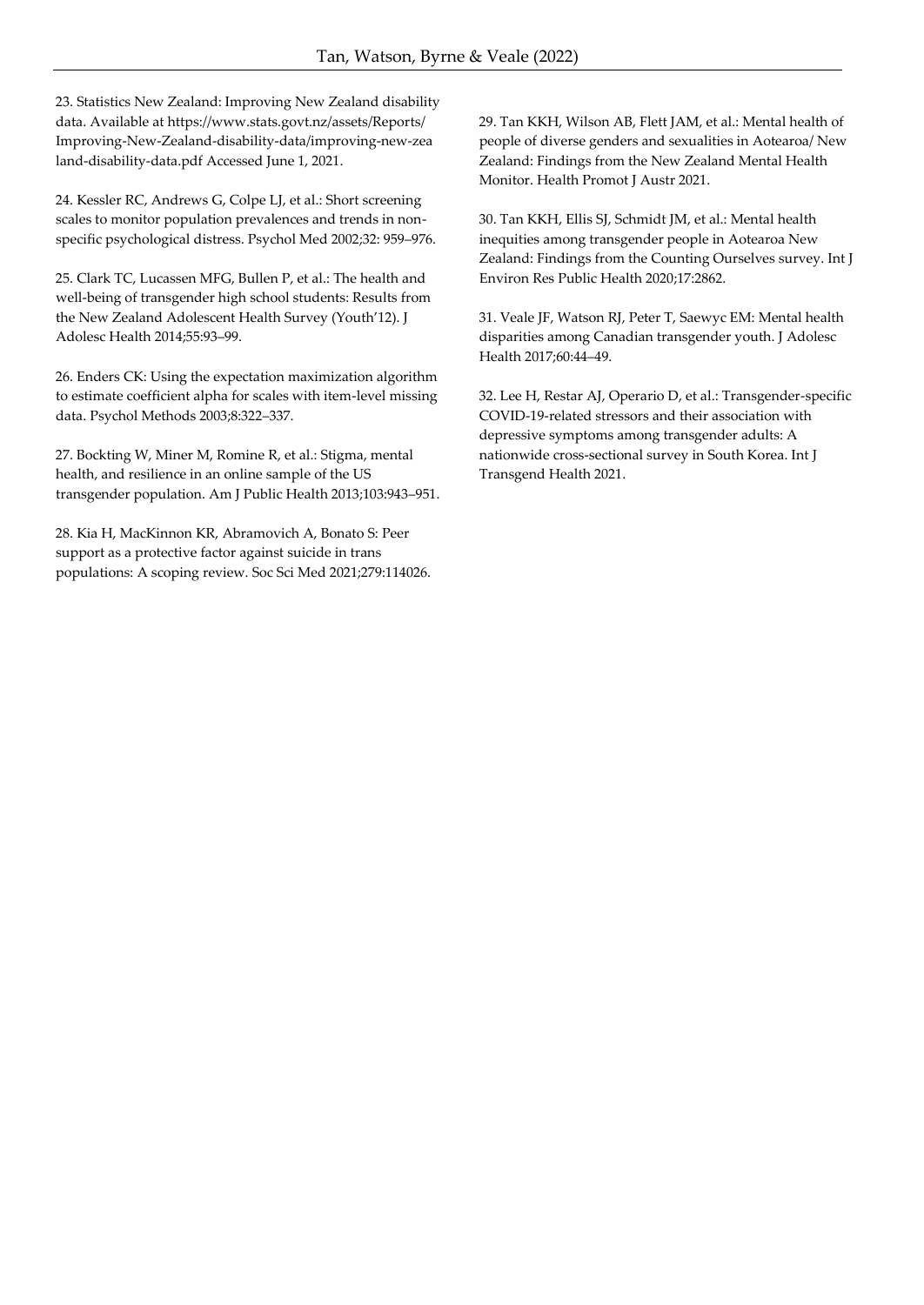## **Supplementary Table S1.**

Percentage of Counting Ourselves participants with identity documents reflecting the correct name in demographic groups

|                                             | Total $n$ |                  | Number of IDs reflecting correct name | Statistical analyses                                 |
|---------------------------------------------|-----------|------------------|---------------------------------------|------------------------------------------------------|
|                                             |           | All (%, 95% CI)  | Some                                  |                                                      |
| <b>Age Groups</b>                           |           |                  |                                       | $r_{\tau}$ (n = 818) = -0.20, p <.001                |
| 14-18                                       | 122       | 18.0 [11.7-26.0] | 27.0 [19.4-35.8]                      |                                                      |
| 19-24                                       | 233       | 31.3 [25.4-37.7] | 35.2 [29.1-41.7]                      |                                                      |
| 25-39                                       | 288       | 37.2 [31.6-43.0] | 34.0 [28.6-39.8]                      |                                                      |
| 40-54                                       | 109       | 41.3 [31.9-51.1] | 38.5 [29.4-48.4]                      |                                                      |
| $55+$                                       | 66        | 57.6 [44.8-69.7] | 21.2 [12.1-33.0]                      |                                                      |
| Prioritized ethnicity                       |           |                  |                                       | $\chi^2(6, n = 818) = 15.53, p = .016$               |
| New Zealand European/Pākeha and Others      | 665       | 32.9 [29.4-36.7] | 33.4 [29.8–37.1]                      |                                                      |
| Māori                                       | 103       | 44.7 [34.9-54.8] | 31.1 [22.3-40.9]                      |                                                      |
| Pasifika                                    | 23        | 52.2 [30.6-73.2] | $8.7$ [1.1-28.0]                      |                                                      |
| Asian                                       | 27        | 29.6 [13.8-50.2] | 48.1 [28.7-68.1]                      |                                                      |
| Gender groups                               |           |                  |                                       | $\chi^2(6, n = 817) = 23.72, p < .001$               |
| Trans women                                 | 248       | 32.3 [26.5–38.5] | 39.9 [33.8–46.3]                      |                                                      |
| Trans men                                   | 235       | 32.8 [26.8-39.2] | 37.9 [31.7-44.4]                      |                                                      |
| Non-binary AFAB                             | 261       | 35.6 [29.8-41.8] | 26.4 [21.2-32.2]                      |                                                      |
| Non-binary AMAB                             | 73        | 46.6 [34.8–58.6] | 16.4 [8.79-27.0]                      |                                                      |
| <b>Birth country</b>                        |           |                  |                                       | $\chi^2(2, n = 814) = 2.49, p = .289$                |
| Aotearoa/New Zealand                        | 626       | 36.1 [32.3-40.0] | 31.8 [28.2-35.6]                      |                                                      |
| Overseas                                    | 188       | 30.3 [23.8-37.4] | 36.7 [29.8-44.0]                      |                                                      |
| Disability                                  |           |                  |                                       | $\chi^2(2, n = 818) = 3.62, p = .164$                |
| No disability                               | 620       | 36.6 [32.8-40.5] | 31.8 [28.1-35.6]                      |                                                      |
| At least one aspect                         | 198       | 29.3 [23.1-36.2] | 36.4 [29.7-43.5]                      |                                                      |
| Income in last 12 months                    |           |                  |                                       | $r_{\tau}$ ( <i>n</i> = 818) = -0.15, <i>p</i> <.001 |
| Loss and zero                               | 68        | 26.5 [16.5-38.6] | 26.5 [16.5–38.6]                      |                                                      |
| 1-15,000                                    | 290       | 27.2 [22.2-32.8] | 35.5 [30.0-41.3]                      |                                                      |
| 15,001-50,000                               | 296       | 37.8 [34.1-43.6] | 34.1 [28.7-39.8]                      |                                                      |
| 50,001 or more                              | 164       | 46.3 [38.5-54.3] | 28.7 [21.9-36.2]                      |                                                      |
| <b>Education qualification</b>              |           |                  |                                       | $r_{\tau}$ (n = 818) = -0.14, p <.001                |
| None                                        | 59        | 23.7 [13.6-36.6] | 28.8 [17.8-42.1]                      |                                                      |
| Level 1-5 Certificate                       | 394       | 30.7 [26.2-35.5] | 33.3 [28.6-38.1]                      |                                                      |
| Level 6 Diploma and 7 Bachelor              | 199       | 39.7 [32.9-46.7] | 31.7 [25.3-38.6]                      |                                                      |
| Level 8 and above Postgraduate              | 166       | 42.8 [35.1-50.7] | 34.9 [27.7-42.7]                      |                                                      |
| Gender-affirming medical steps              |           |                  |                                       | $\chi^2(6, n = 815) = 111.29, p < 0.001$             |
| Not needed                                  | 219       | 43.8 [37.2-50.7] | 22.4 [17.0–28.5]                      |                                                      |
| Not begun                                   | 430       | 21.4 [17.6-25.6] | 37.0 [32.4-41.7]                      |                                                      |
| Had other surgeries but not genital surgery | 144       | 56.3 [47.8-64.5] | 36.1 [28.3-44.5]                      |                                                      |
| Had genital surgery                         | 22        | 72.7 [49.8-89.3] | 27.3 [10.7-50.2]                      |                                                      |

Note. AFAB, assigned female at birth; AMAB, assigned male at birth; IDs, identity documents